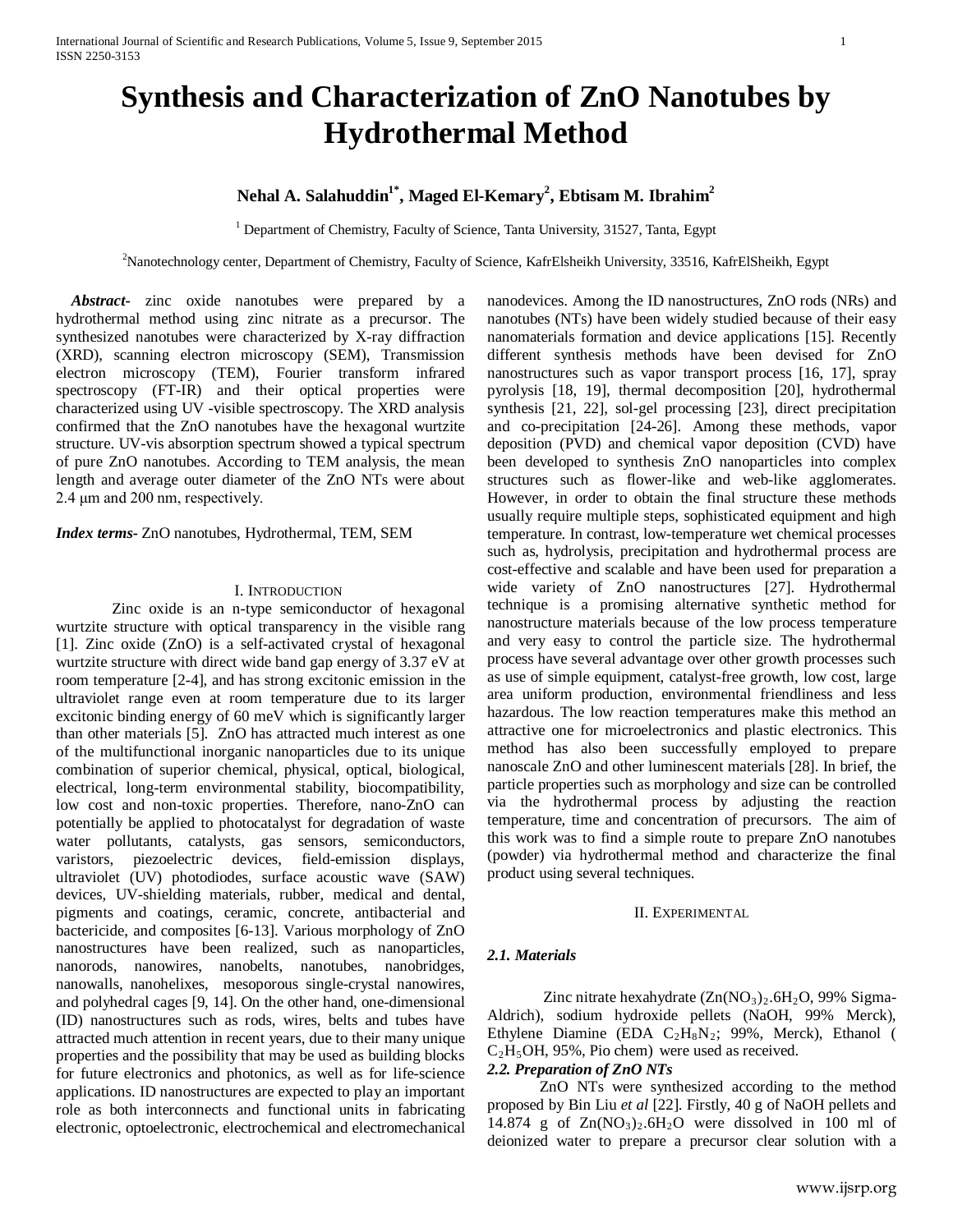molar ratio of  $\text{Zn}^{2+}$ :OH of 1:20. Then 6 ml of this solution ( $\text{Zn}^{2+}$ :  $OH = 1: 20$ ) was mixed with 10ml of distilled water. After that, 50 ml of pure ethanol was added, followed by 10 ml of ethylene diamine. The mixture was then kept in an ultrasonic water bath for 40 minutes and subsequently transferred to a Teflon-lined stainless steel autoclave. The autoclave was kept inside an electric oven set at 180 °C for 2 h and cooled. The precipitate (ZnO NTs) was separated by centrifugation and washed several times with deionized water and pure ethanol. The collected product was dried in a vacuum oven at room temperature for 24 h.

#### *2.3. Characterization*

Fourier transform infrared (FT-IR) spectra were measured by FTIR -4100 spectrometer, JASCO with a frequency range from  $4000$  to  $400 \text{ cm}^{-1}$ , using KBr disks. The crystallinity and phases of the ZnO nanostructures were characterized by Xray diffractometer, XRD-6000, Shimadzu, Japan with Cu-k<sub>a</sub> radiation ( $\lambda$  =1.5412 Å), 40 Kv, 30 mA) in the 20 range of 10-80° with 2°/min scanning rate. The crystallite size (D) of selected samples were estimated using the Scherer's equation, D=K $\lambda$ / (Bcos $\theta$ ) where: k = constant (0.89 < k < 1),  $\lambda$ = wavelength of the  $X-ray$ ,  $B = FWHM$  (Full Width at Half Maximum) width of the diffraction peak, θ=diffraction angle. The morphological feature of the nanostructures was observed by a scanning electron microscope SEM-EDS, JSM-6360 LA, JEOL, Japan and a highresolution transmission electron microscope (HRTEM), JEM-2100, JEOL. The samples for SEM were coated with gold and the samples for TEM analysis were prepared by dropping dilute suspension of ZnO nanostructures onto copper grids. The optical properties of prepared ZnO NTs were analyzed via UV-visible Spectrophotometer (Shimadzu, UV-2450).

# III. RESULTS AND DISCUSSION

In general wet synthesis is more attractive compared to dry approaches, because it is able to produce high quality nanomaterials at low cost, and thus promises large-scale production of novel ZnO materials. The usages of a high basic condition and an alcoholic environment are the two crucial keys in ensuring the formation of  $ZnO_2^2$  and a controlled release of this species from the alcohol-water mixture phase to the growing ZnO nanostructures. Ethylene diamine acts as chelating ligands to the  $\text{Zn}^{2+}$  cations in the precursor solution, inhibiting the radial enlargement of the rods. It is believed that the ultrasonic pretreatment of the solution mixture is an important step prior to the hydrothermal reactions at 180°C, which may generate a suitable amount of ZnO cluster nuclei for the subsequent hydrothermal growth [22]. The whole reaction process can be described as follows [29-31]:<br> $Z_n(MQ) \rightarrow Z_n^{2+}$  $Z_n^{2+}$  NO -

$$
\text{Ln}(\text{NO}_3)_2 \to \text{Ln}^+ + \text{NO}_3
$$
\n
$$
\text{NaOH} \to \text{Na}^+ + \text{OH}^+
$$
\n
$$
\text{NH}_2(\text{C}_2\text{H}_2)_2\text{NH}_2 + \text{H}_2\text{O} \to \text{NH}_2(\text{C}_2\text{H}_2)_2\text{NH}_3^+ + \text{OH}^+
$$
\n
$$
\text{Zn}^{2+} + 4\text{OH} \to \text{Zn}(\text{OH})_4^{2-}
$$
\n
$$
\text{Zn}(\text{OH})_4^{2-} \to \text{ZnO} + \text{H}_2\text{O} + 2\text{OH}^+
$$
\n
$$
\text{ZnO} + 2\text{OH} \to \text{ZnO}_2^{2-} + \text{H}_2\text{O}
$$

## *3. 1. Fourier Transform infrared spectroscopic analysis*

 FT-IR spectrum of ZnO nanotubes, (Figure 1) shows the characteristic absorption bands at 508 and  $404 \text{ cm}^{-1}$ . These two absorption peaks correlate with the bulk To-phonon frequency and the Lo-phonon frequency [32]. The absorption band at  $3500 \text{ cm}^{-1}$  was assigned to the OH groups on the surface of ZnO.



**Figure 1** FT-IR spectrum of ZnO nanotubes.

# *3. 2. Powder X-ray diffraction (XRD) studies*

 Figure 2. Illustrates the XRD patterns of the as-prepared ZnO NTs. It is apparent that, the diffraction lines are consistent with the values reported in the database of ZnO (JCPDS) card no. PDF 2010: 01-071-6424, providing clear evidence for the formation of hexagonal wurtzite-type structure with cell constants of  $a=0.324$  nm and  $b=0.520$  nm, and no diffraction peaks of any other phases were detected [33]. The average crystalline size of ZnO NTs was calculated according to Scherer's equation and the result was found to be 209.4 nm.



**Figure 2.** XRD patterns of ZnO nanotubes (ZnO NTs).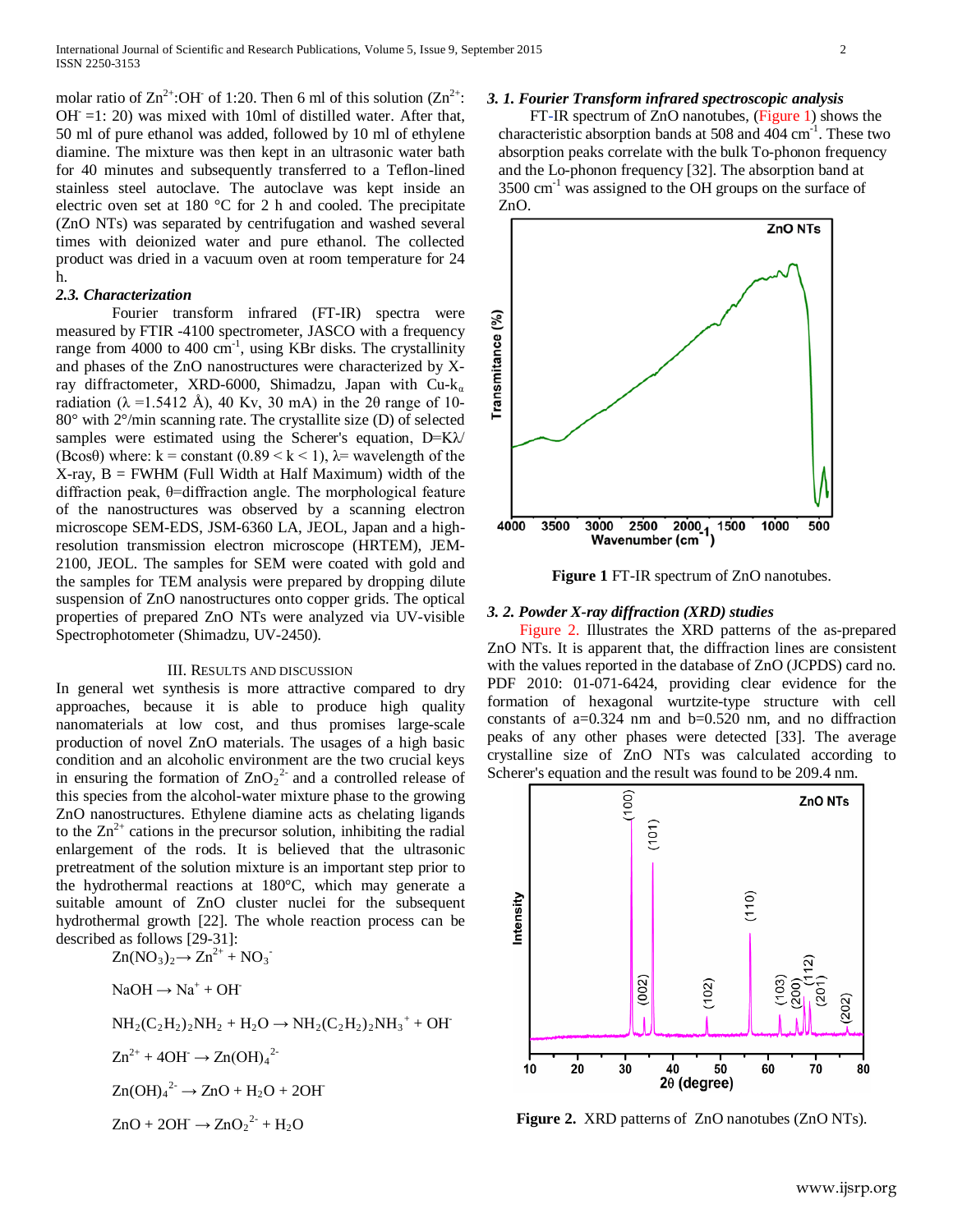# *3. 3. SEM analysis*

 Figure 3. Shows the SEM images of the ZnO NTs at different magnifications. The images clearly show that uniform ZnO NTs were obtained and most of the nanotubes are parallel to each other. The magnified image shows hollow core structure of the ZnO NTs with single-crystalline, densely packed, faceted hexagonal tabular shape. The average outer diameter and length of the ZnO NTs were about 200 nm and 3μm, respectively. *3. 4. TEM analysis*

Further studies on the structure of the ZnO NTs were done using transmission electron microscope. On the basis of high-resolution TEM the formation of ZnO NTs was further confirmed and the analysis shows that the hollow ZnO NTs grow with a single-crystalline structure and the axial direction is along the [001] as shown in Figure. 4. The mean length and wall thickness of the ZnO NTs were about 2.4 μm and 200 nm, respectively.



**Figure 3** SEM Images of ZnO NTs at different magnifications.

# *3. 5. UV analysis*

Figure 5. shows the UV-vis spectra of ZnO NTs. A broad band at 367 nm is the characteristic band of pure ZnO nanotubes [34].



**Figure 4** TEM images of ZnO NTs at different magnifications.



**Figure 5** UV- absorption spectra of ZnO NTs.

# IV. CONCLUSION

ZnO NTs with an average outer diameter and length of 200 nm and 2.4 μm respectively were prepared by wet method (hydrothermal method). The FT-IR showed the characteristic absorption bands at  $508$  and  $404 \text{ cm}^{-1}$ . These two absorption peaks correlate with the bulk To-phonon frequency and the Lophonon frequency. The morphology was evaluated using XRD, SEM and TEM. The XRD analysis confirmed that the ZnO nanotubes have the hexagonal wurtzite structure. The optical properties were measured by UV-vis spectroscopy.